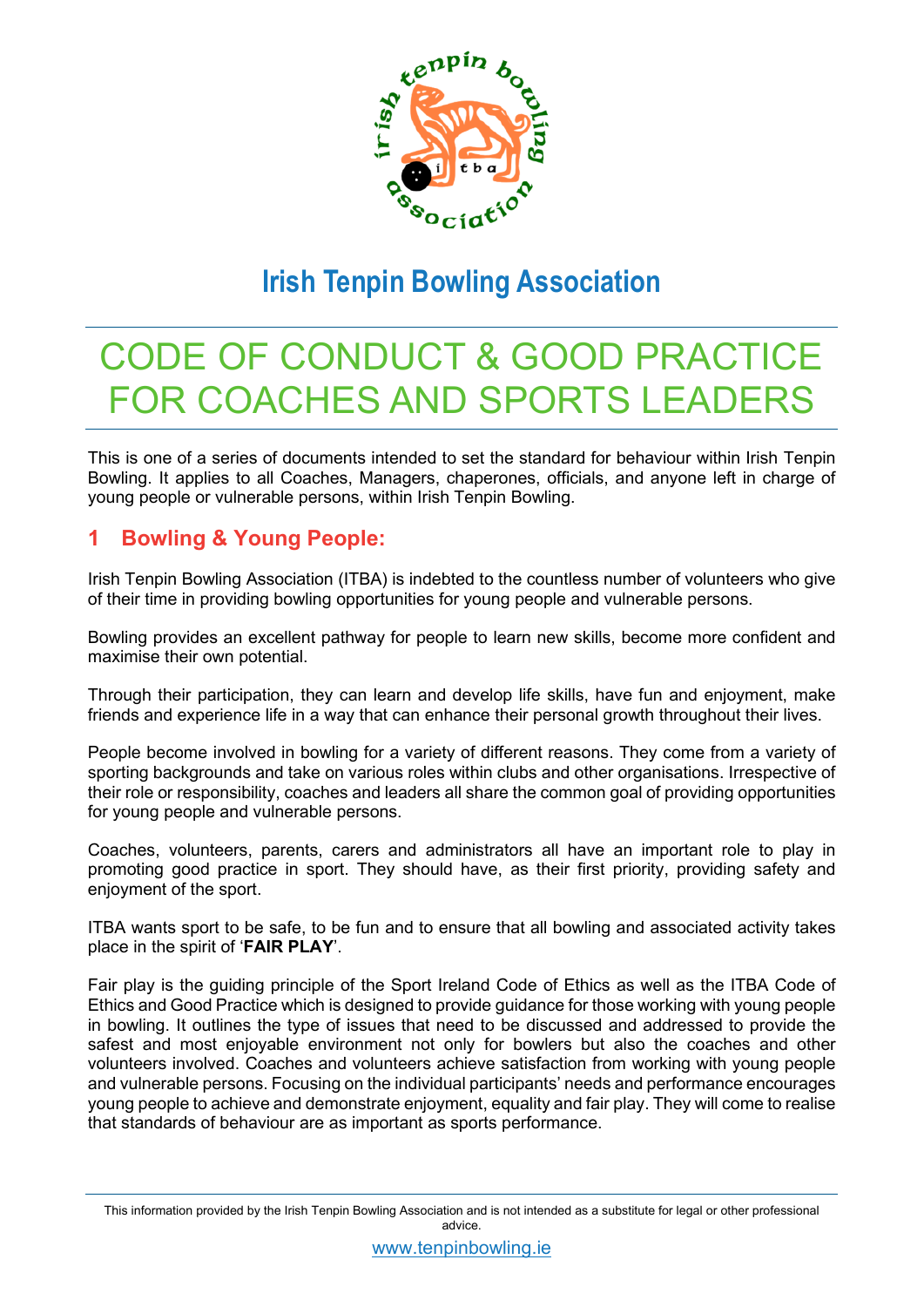

Coaches should be aware of the imbalance of power that exists between an athlete and a coach. In addition, the athlete can be vulnerable at certain times and in certain conditions. The athlete must be able to trust her/his coach to act in the athlete's best interests. In addition, the coach should be careful not to hurt or exploit the athlete's vulnerability. Because of the power imbalance and the vulnerability of athletes, intimate relationships between coaches and athletes are in most cases inappropriate.'

In taking this approach children and vulnerable persons are encouraged to:

- Do their best put in their best effort.
- Improve and develop their skills.
- Make friends.
- Play by the rules.
- Appreciate/accept everyone in the group, regardless of ability, race, religion, gender etc.

### **2 Player Centred Approach:**

Coaches need to be aware of why children and vulnerable persons want to try bowling. They want to learn new skills, make new friends, be part of a group, to win and be successful, experience challenges, excitement and action.

While winning is important, it must be remembered that winning at all costs does not meet the needs of players. Results are not necessarily a good indicator of coaching effectiveness or ability, the improvement level of those in bowling and their level of enjoyment is.

Coaches should aim to provide a safe and enjoyable environment where young people and vulnerable persons are placed at the centre of all activities.

### **In promoting good practice and creating a player centred approach coaches should:**

- Act as good role models.
- Encourage and be positive during sessions so that participants leave with a sense of achievement.
- Set challenging, realistic but achievable goals.
- Plan and prepare each session appropriately and ensure proper levels of supervision.
- Ensure that all activities are inclusive and allow all participation in an enjoyable way.
- Put the welfare and enjoyment of children and vulnerable persons first and strike a balance between this and winning or achieving results.
- Enforce the principles of fair play treating each person equally, with dignity and respect and ensure that everyone plays within the rules.
- Be aware of the developmental stages and needs of those in bowling.
- Avoid over training and over emphasis on competition.
- Involve parents/guardians/carers and other club members in what we do.
- Be qualified and up to date with the latest coaching knowledge and skills.

This information provided by the Irish Tenpin Bowling Association and is not intended as a substitute for legal or other professional advice.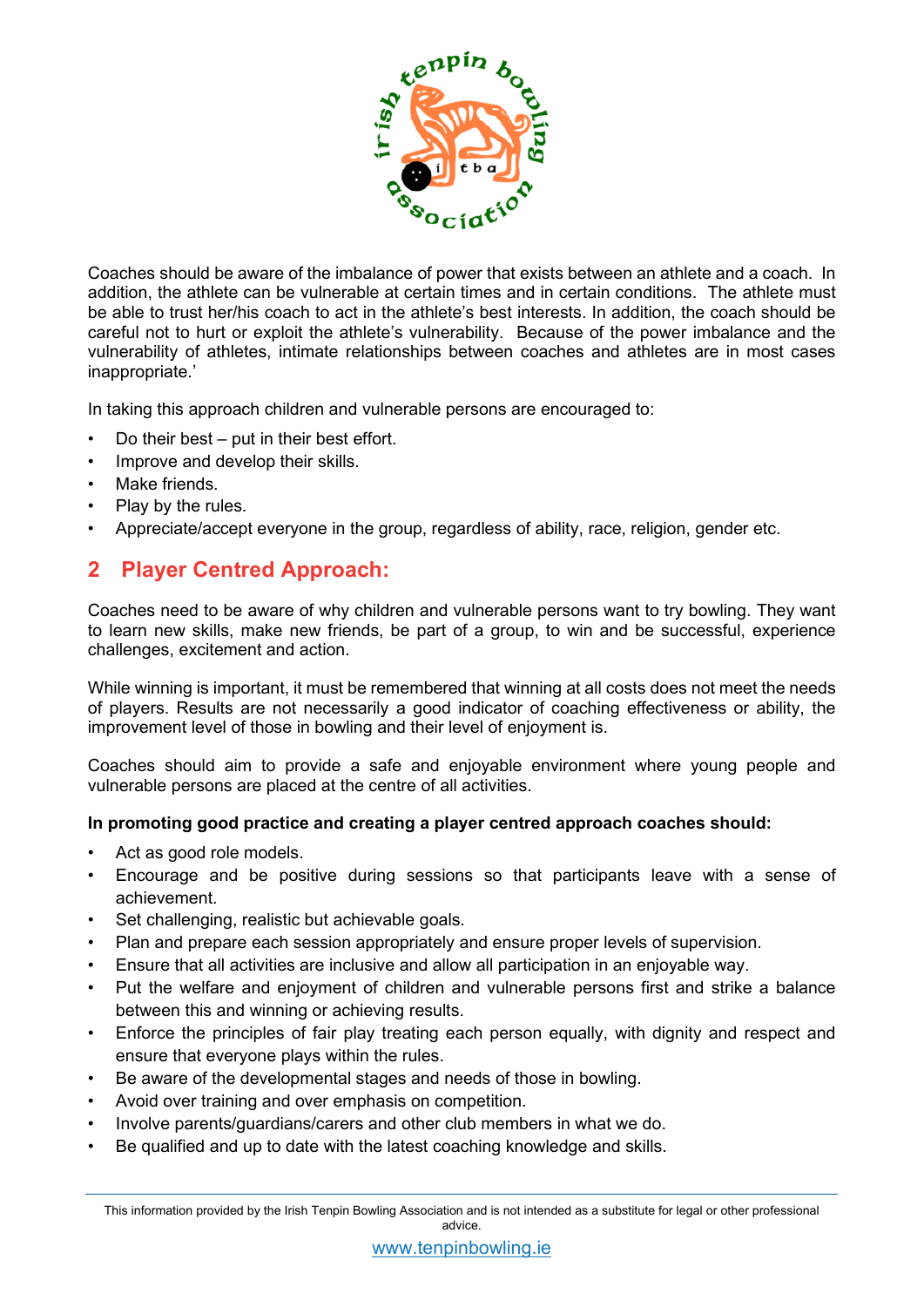

### **3 Best Practice**

In keeping young people and vulnerable persons at the forefront of planning and practice, coaches can be confident that participants will enjoy their bowling experiences and that their actions are regarded as safe and in keeping with the principle that welfare of is of paramount consideration.

Coaches are given a position of trust by parents/guardians and bowlers, and should show the highest standards of behaviour whilst in the company of children and vulnerable persons. It is important that coaches follow an agreed code of good practice, and parents/carers/club officials are satisfied that coaches are suitable to lead the activities undertaken. It is important to note that in adhering to these guidelines we ensure not only a safe environment for children and vulnerable persons, but also a safe environment in which coaches and volunteers can operate.

#### **Coaches/volunteers should never:**

- Exert undue influence over a participant in order to obtain personal benefit or reward.
- Share a room with a young or vulnerable person alone on away trips.
- Engage in rough physical games, sexually provocative games or allow or engage in inappropriate touching of any kind, and/or make sexually suggestive comments about or to a child or vulnerable person.
- Engage in any sexual activity with under 18's. This will be subject to ITBA disciplinary procedures.
- Use any form of corporal punishment or physical force on a young or vulnerable person.
- Take measurements or engage in certain types of fitness testing without the presence of another adult.
- Undertake any form of therapy (hypnosis etc.) in the coaching of young or vulnerable people.

Most coaches work in an environment where it is recognised that, in a sporting context, certain types of coaching require a 'hands on approach', i.e., it may be necessary to support a participant in order to physically demonstrate a particular technique. This should only occur when necessary and in an open and appropriate way with the knowledge, permission and full understanding of the participant concerned and his/her parent/guardian/carer.

Coaches must realise that certain situations or friendly actions could be misinterpreted, not only by the bowler, but by outsiders motivated by jealousy, dislike or mistrust and could lead to allegations of sexual misconduct or impropriety. Therefore, coaches should be aware of, and avoid all situations conducive to this risk.

### **Where possible, coaches/volunteers should avoid:**

- Spending excessive amounts of time with children or vulnerable persons away from others.
- Taking sessions alone (always employ "Two Person" supervision).
- Taking children or vulnerable persons to their homes.
- Taking children/vulnerable persons on journeys alone in their car.

This information provided by the Irish Tenpin Bowling Association and is not intended as a substitute for legal or other professional advice.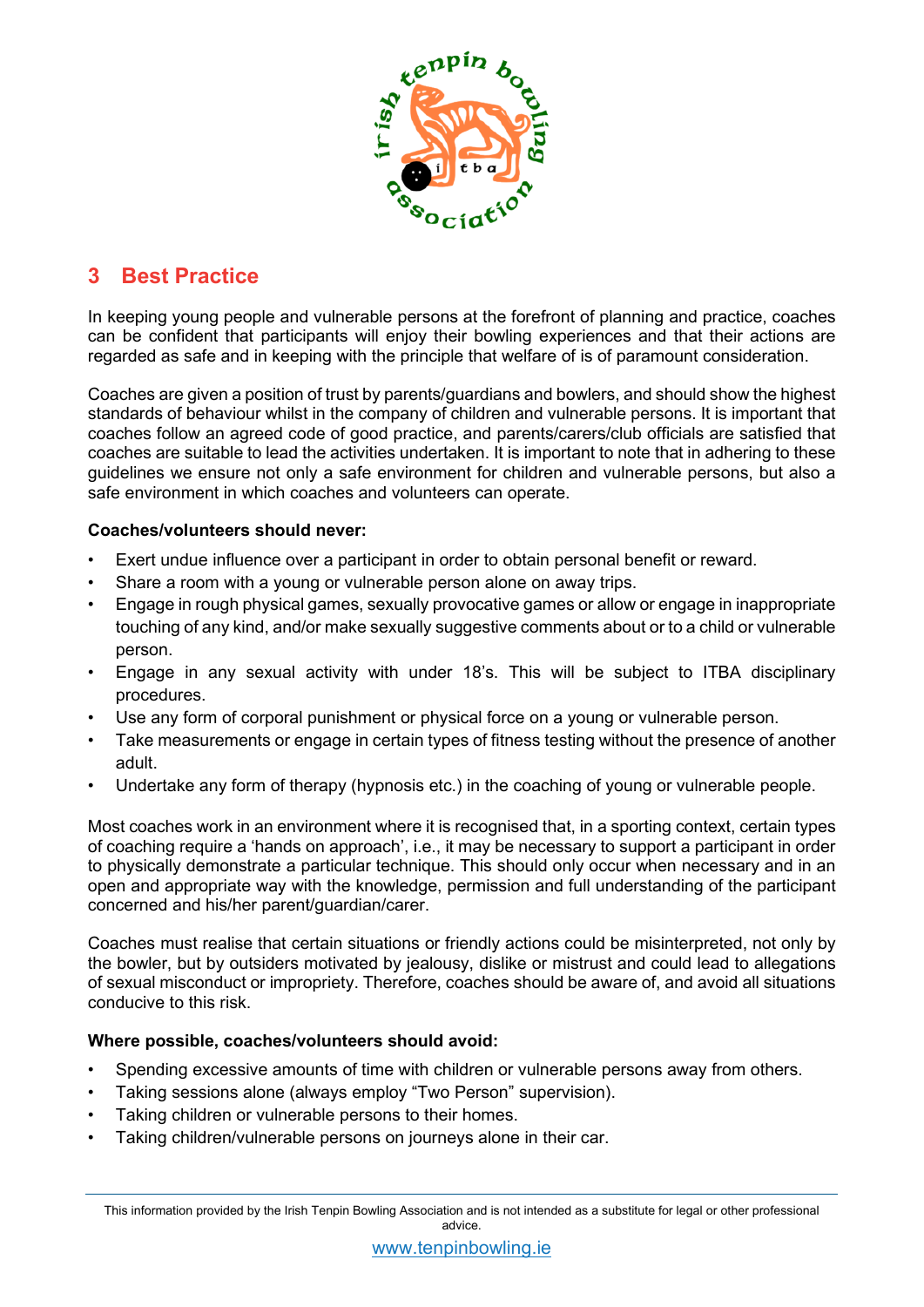

### **4 Safety**

Coaches have a responsibility to ensure the safety of the participants with whom they work as far as possible within the limits of their control. Therefore, coaches should seek to create a safe and enjoyable environment for bowling and training.

#### **In this respect:**

- Regular safety checks should be carried out in relation to premises, training facilities and equipment.
- Appropriate safety rules should be adopted and implemented.
- Parent/guardian/carer should be informed of the starting and finishing times of training sessions and events.
- A first aid kit should be available at all training sessions /events and injuries should be recorded, with a note of action taken in relation to each one. Never put injured bowlers out to compete.
- Parent/Guardian/Carer should be notified of injuries/illness which their children/young person's incur while participating in any bowling activity.

### **In promoting "Sport for Fun" coaches should:**

- Encourage participation and fun.
- Promote the development of skills as opposed to winning at all costs.
- Emphasise and praise effort.
- Act as a good role model.
- Actively discourage participants from abusing officials, or fellow bowlers.
- Insist on **FAIR PLAY**.
- Be realistic with your expectations.
- Be aware of participants' feelings.
- Teach bowlers to respect different cultures.

### **Children & vulnerable persons in Bowling are entitled to:**

Be safe.

.

- Be treated with dignity, sensitivity and respect.
- Participate in bowling on an equal basis, appropriate to their ability and stage of development.
- Be happy, have fun and enjoy the sport.
- Make a complaint in an appropriate way and have it dealt with through a proper and effective complaints procedure.
- Be afforded appropriate confidentiality.
- Be listened to and to be believed.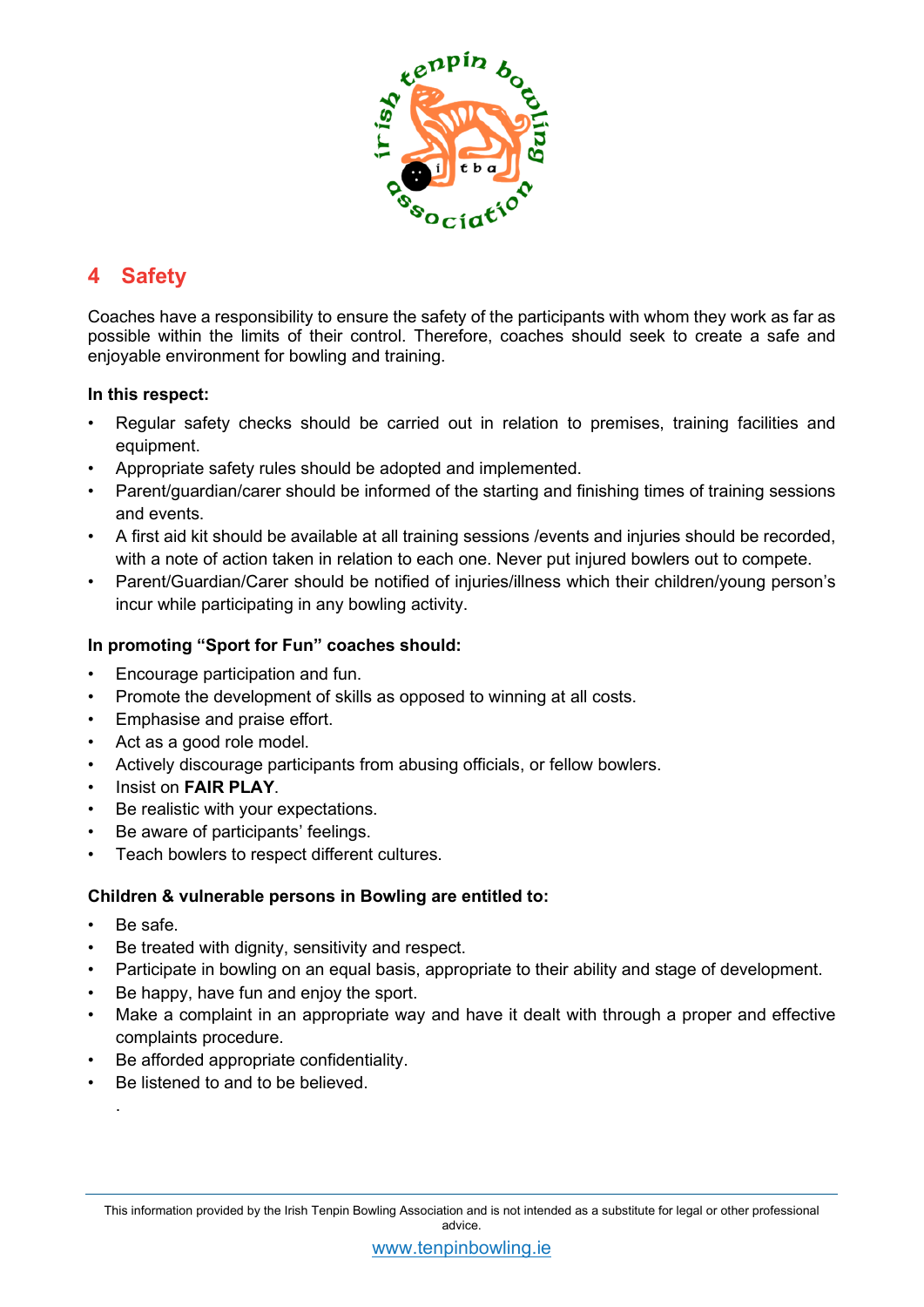

Children & vulnerable persons should also be encouraged to realise that they also have responsibilities to treat other participants, officials, coaches and volunteers with the same degree of fairness and respect.

#### **In this regard children/vulnerable persons should agree to:**

- Play fairly, do their best and have fun.
- Make high standards of Fair Play the standard others want to follow.
- Respect opponents. They are not enemies; they are partners in a sporting event.
- Congratulate opponents after events, whoever wins.
- Give opponents a hand if they are injured, make allowances so they can get attention.
- Accept apologies from opponents, when they are offered.
- Respect fellow bowlers and support them both when they do well and when things go wrong.
- Treat bowlers from minority groups with the same respect you show other people.
- Be modest in victory and be gracious in defeat "**BE A SPORT**".
- Approach the Children's Officer with any questions or concerns they might have. Coaches and parents/carers should encourage children/vulnerable persons to speak out and support them in doing so.

#### **Children/vulnerable persons should not:**

- Cheat.
- Use abusive language, or argue with, the coaches, officials, or opponents.
- Use violence: they should use physical contact only when it is allowed within the rules.
- Bully.
- Tell lies about participants or officials.
- Spread rumours.
- Take banned substances to improve performance.
- Keep secrets about any person who may have caused them harm.

### **5 Responsibility to Report**

Any person, who has concerns about a child/vulnerable person's welfare or who suspects that a child/vulnerable person is being abused, or is at risk of abuse, has a responsibility to report their concerns to the Child Protection Officer.

Persons unsure about whether or not certain behaviours are abusive and therefore reportable, are advised that they can seek advice from the duty social worker in their local health board area where they will receive appropriate advice.

In cases of emergency where a child/vulnerable person appears to be at immediate and serious risk and the duty social worker is not contactable, call the Gardai/Police.

This information provided by the Irish Tenpin Bowling Association and is not intended as a substitute for legal or other professional advice.